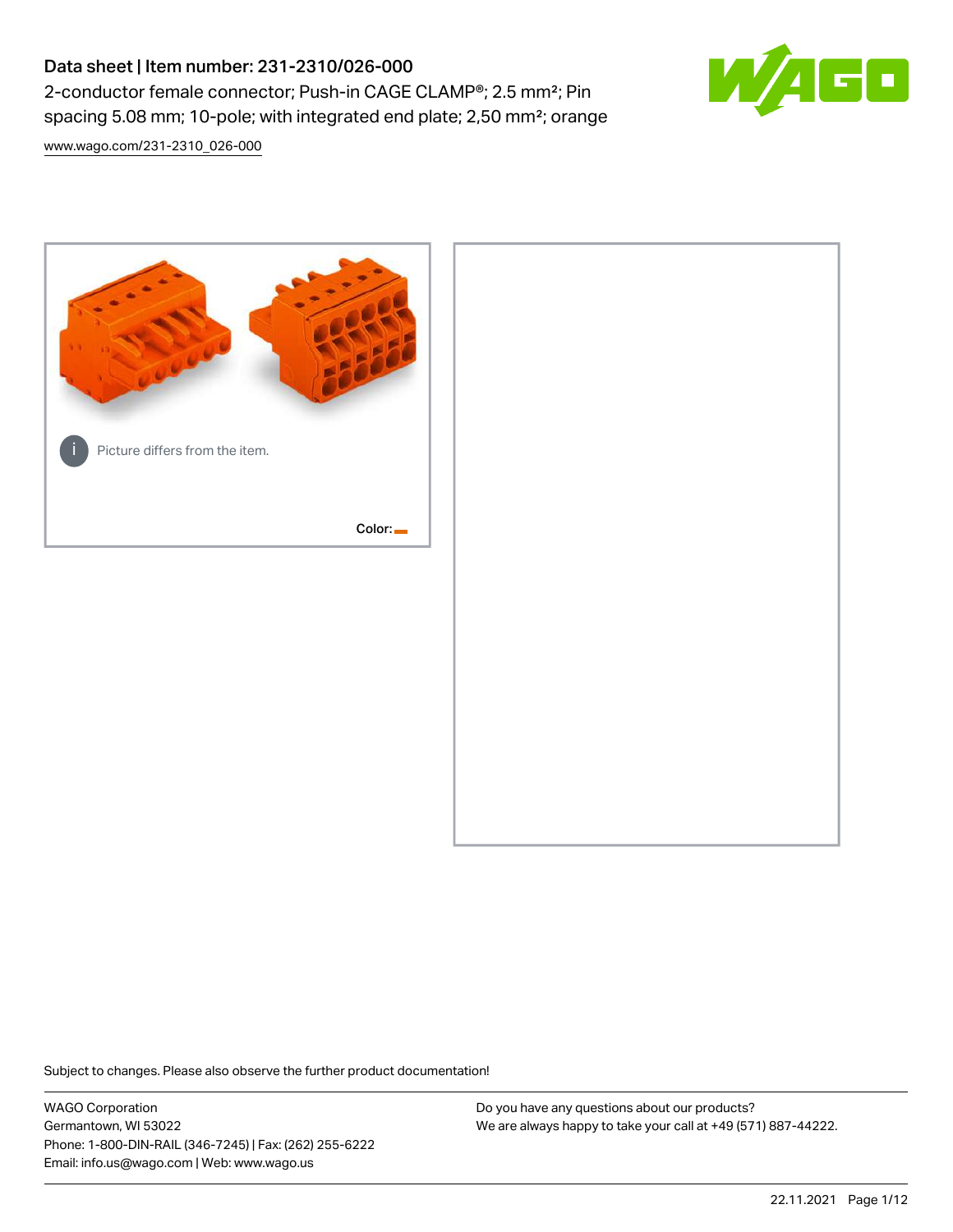

Dimensions in mm

 $L =$  (pole no.  $-2$ ) x pin spacing + 10 mm

2- to 3-pole female connectors – one latch only

#### Item description

- **Universal connection for all conductor types**
- **Two conductor entries per pole**
- $\blacksquare$ For looping through power or data buses
- $\blacksquare$ Bus connection is retained, even when unmated
- $\blacksquare$ Push-in termination of solid and ferruled conductors
- $\blacksquare$ With coding fingers

Subject to changes. Please also observe the further product documentation!

WAGO Corporation Germantown, WI 53022 Phone: 1-800-DIN-RAIL (346-7245) | Fax: (262) 255-6222 Email: info.us@wago.com | Web: www.wago.us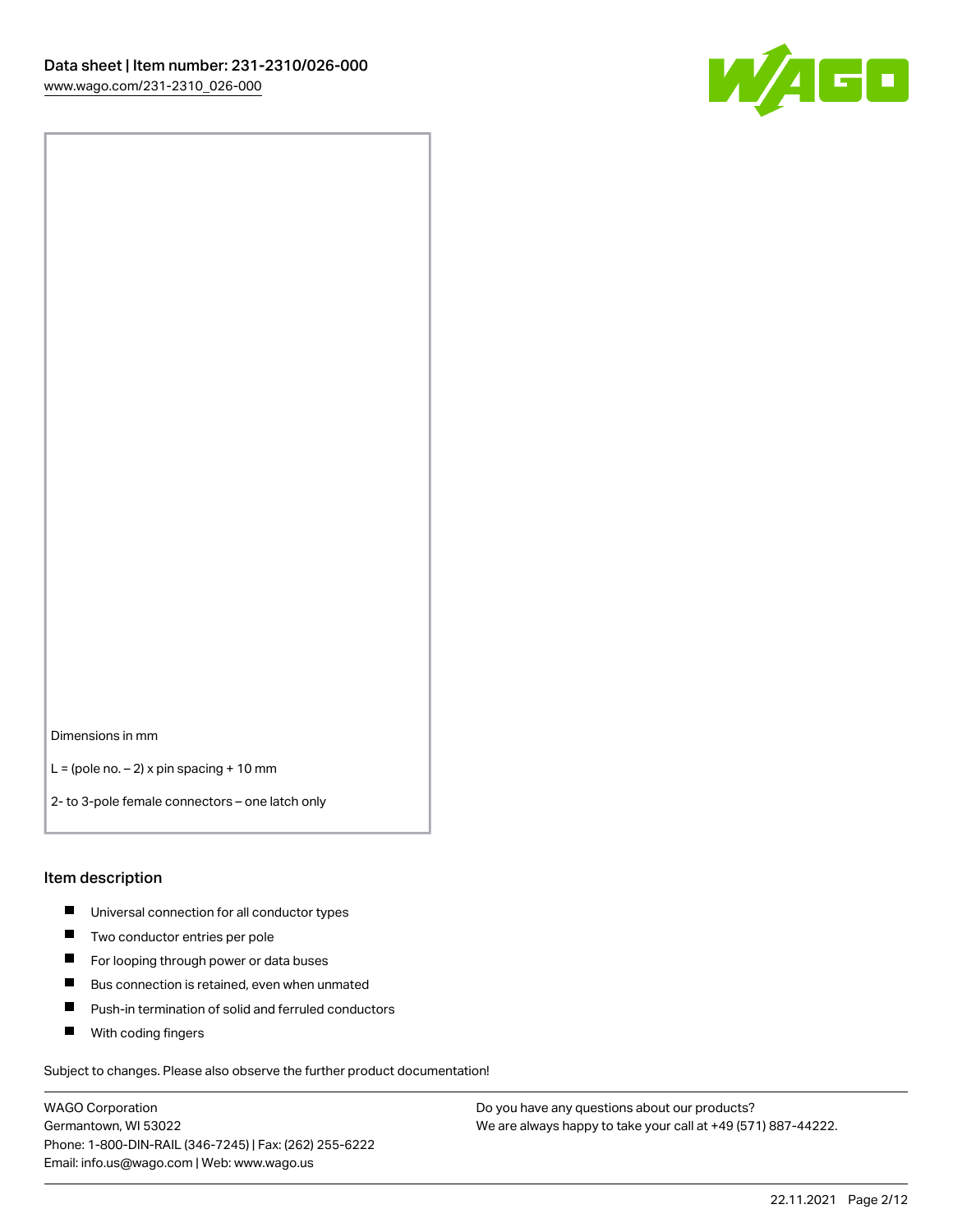

#### Data Notes

| .                    |                                                                                                                                                                                                                                                                                                                                   |
|----------------------|-----------------------------------------------------------------------------------------------------------------------------------------------------------------------------------------------------------------------------------------------------------------------------------------------------------------------------------|
| Safety information 1 | The MCS-MULTI CONNECTION SYSTEM includes connectors<br>without breaking capacity in accordance with DIN EN 61984. When<br>used as intended, these connectors must not be connected<br>/disconnected when live or under load. The circuit design should<br>ensure header pins, which can be touched, are not live when<br>unmated. |
| Variants:            | Gold-plated or partially gold-plated contact surfaces<br>Other versions (or variants) can be requested from WAGO Sales or<br>configured at https://configurator.wago.com/                                                                                                                                                         |

### Electrical data

### IEC Approvals

| Ratings per                 | IEC/EN 60664-1                                                        |
|-----------------------------|-----------------------------------------------------------------------|
| Rated voltage (III / 3)     | 320 V                                                                 |
| Rated surge voltage (III/3) | 4 <sub>k</sub> V                                                      |
| Rated voltage (III/2)       | 320 V                                                                 |
| Rated surge voltage (III/2) | 4 <sub>k</sub> V                                                      |
| Nominal voltage (II/2)      | 630 V                                                                 |
| Rated surge voltage (II/2)  | 4 <sub>k</sub> V                                                      |
| Rated current               | 16A                                                                   |
| Legend (ratings)            | $(III / 2)$ $\triangle$ Overvoltage category III / Pollution degree 2 |

### UL Approvals

| Approvals per                  | UL 1059 |
|--------------------------------|---------|
| Rated voltage UL (Use Group B) | 300 V   |
| Rated current UL (Use Group B) | 20 A    |
| Rated voltage UL (Use Group D) | 300 V   |
| Rated current UL (Use Group D) | 10 A    |

#### Ratings per UL

| Rated voltage UL 1977 | 600 V |
|-----------------------|-------|
| Rated current UL 1977 | 20A   |

Subject to changes. Please also observe the further product documentation!

WAGO Corporation Germantown, WI 53022 Phone: 1-800-DIN-RAIL (346-7245) | Fax: (262) 255-6222 Email: info.us@wago.com | Web: www.wago.us Do you have any questions about our products? We are always happy to take your call at +49 (571) 887-44222.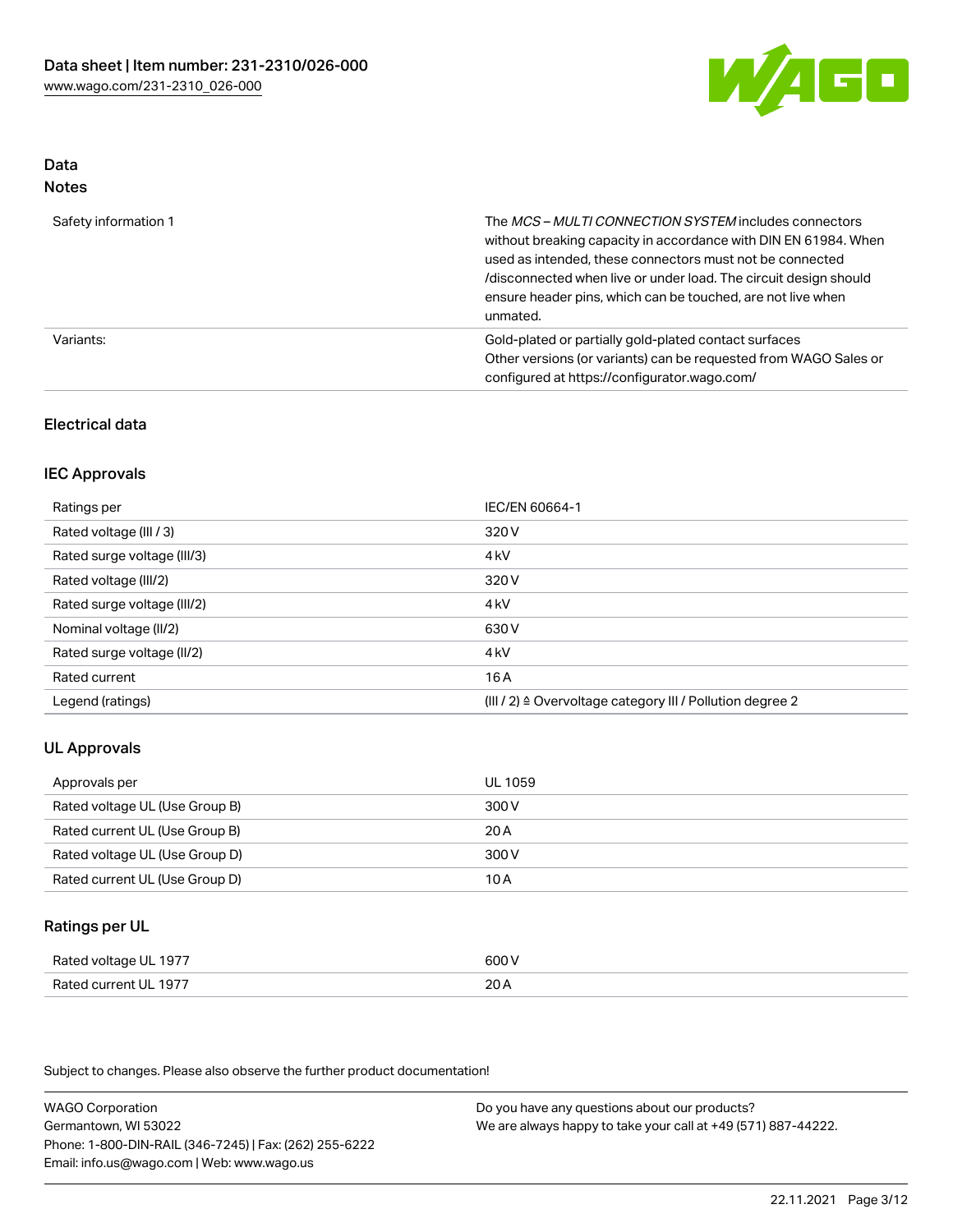

### CSA Approvals

| Approvals per                   | CSA   |
|---------------------------------|-------|
| Rated voltage CSA (Use Group B) | 300 V |
| Rated current CSA (Use Group B) | 15 A  |
| Rated voltage CSA (Use Group D) | 300 V |
| Rated current CSA (Use Group D) | 10 A  |

### Connection data

| Total number of connection points | 20 |
|-----------------------------------|----|
| Total number of potentials        | 10 |
| Number of connection types        |    |
| Number of levels                  |    |

### Connection 1

#### Connection technology **Push-in CAGE CLAMP<sup>®</sup>**

| ັ                                                 | Push-in CAGE CLAMP                     |
|---------------------------------------------------|----------------------------------------|
| Actuation type                                    | Operating tool                         |
| Solid conductor                                   | $0.22.5$ mm <sup>2</sup> / 24  12 AWG  |
| Fine-stranded conductor                           | $0.2$ 2.5 mm <sup>2</sup> / 24  12 AWG |
| Fine-stranded conductor; with insulated ferrule   | $0.251.5$ mm <sup>2</sup>              |
| Fine-stranded conductor; with uninsulated ferrule | $0.252.5$ mm <sup>2</sup>              |
| Strip length                                      | $910$ mm / 0.35  0.39 inch             |
| Number of poles                                   | 10                                     |
| Conductor entry direction to mating direction     | 0°                                     |

## Physical data

| Pin spacing | 5.08 mm / 0.2 inch    |
|-------------|-----------------------|
| Width       | 50.64 mm / 1.994 inch |
| Height      | 20.8 mm / 0.819 inch  |
| Depth       | 26.45 mm / 1.041 inch |

### Plug-in connection

| Female connector/socket |
|-------------------------|
| for conductor           |
| No                      |
| Without                 |
|                         |

Subject to changes. Please also observe the further product documentation!

| WAGO Corporation                                       | Do you have any questions about our products?                 |
|--------------------------------------------------------|---------------------------------------------------------------|
| Germantown, WI 53022                                   | We are always happy to take your call at +49 (571) 887-44222. |
| Phone: 1-800-DIN-RAIL (346-7245)   Fax: (262) 255-6222 |                                                               |
| Email: info.us@wago.com   Web: www.wago.us             |                                                               |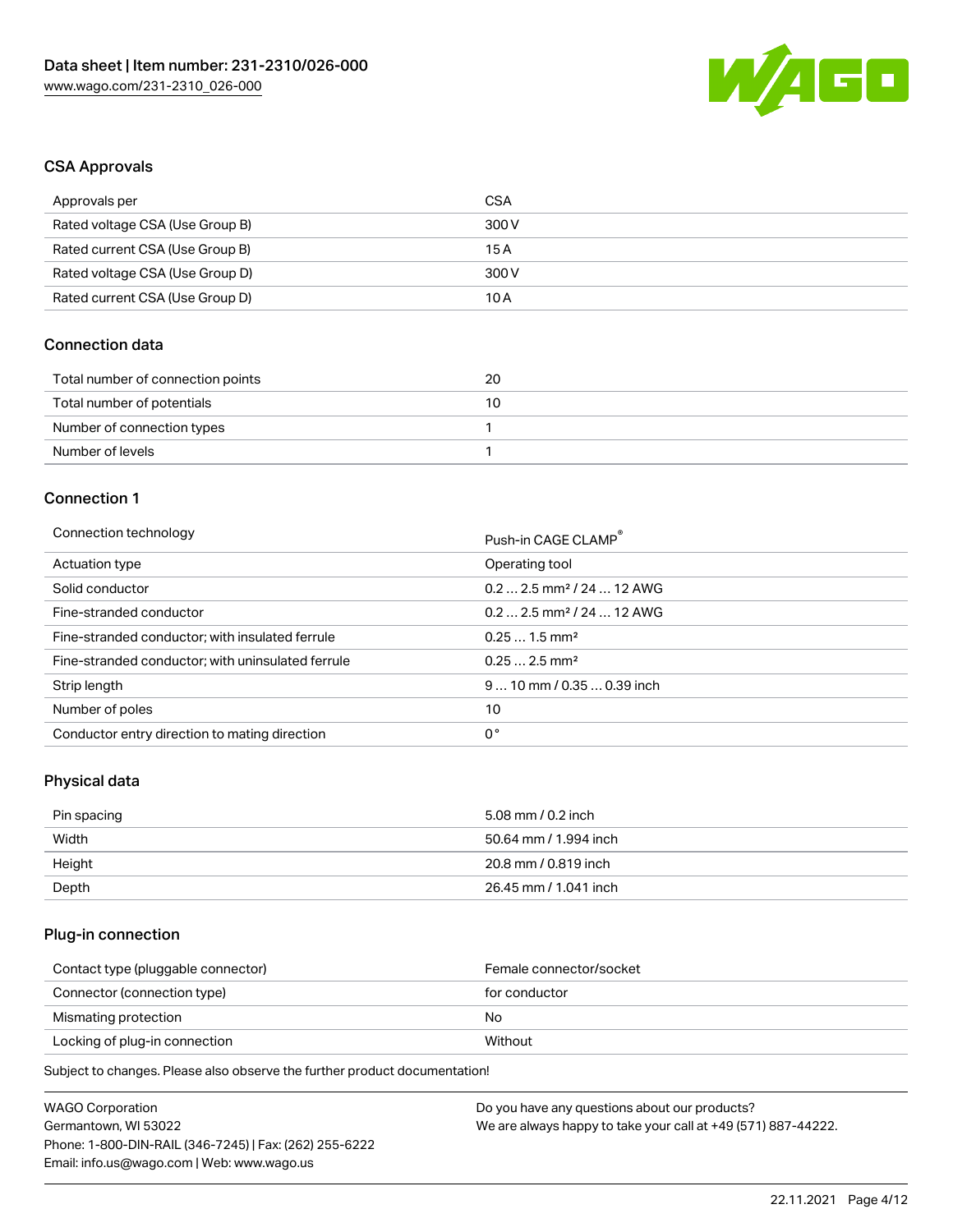

### Material data

| Color                       | orange                            |
|-----------------------------|-----------------------------------|
| Material group              |                                   |
| Insulation material         | Polyamide (PA66)                  |
| Flammability class per UL94 | V <sub>0</sub>                    |
| Clamping spring material    | Chrome nickel spring steel (CrNi) |
| Contact material            | Copper alloy                      |
| Contact plating             | tin-plated                        |
| Fire load                   | 0.355 MJ                          |
| Weight                      | 22.2g                             |

#### Environmental requirements

| Limit temperature range<br>+85 °C<br>-60 |  |
|------------------------------------------|--|
|------------------------------------------|--|

### Commercial data

| Product Group         | 3 (Multi Conn. System) |
|-----------------------|------------------------|
| PU (SPU)              | 50 Stück               |
| Packaging type        | box                    |
| Country of origin     | PL                     |
| <b>GTIN</b>           | 4044918564670          |
| Customs tariff number | 8536694040             |

### Approvals / Certificates

#### Country specific Approvals

| Logo               | Approval                                     | <b>Additional Approval Text</b> | Certificate<br>name |
|--------------------|----------------------------------------------|---------------------------------|---------------------|
|                    | CВ<br>DEKRA Certification B.V.               | IEC 61984                       | NL-39756            |
| EMA<br><b>NEUR</b> | <b>KEMA/KEUR</b><br>DEKRA Certification B.V. | EN 61984                        | 2190761.01          |

#### Ship Approvals

|      | <b>ABS</b> | -                               | 19-          |
|------|------------|---------------------------------|--------------|
| Logo | Approval   | <b>Additional Approval Text</b> | name         |
|      |            |                                 | Certificate? |

Subject to changes. Please also observe the further product documentation!

| <b>WAGO Corporation</b>                                | Do you have any questions about our products?                 |
|--------------------------------------------------------|---------------------------------------------------------------|
| Germantown, WI 53022                                   | We are always happy to take your call at +49 (571) 887-44222. |
| Phone: 1-800-DIN-RAIL (346-7245)   Fax: (262) 255-6222 |                                                               |
| Email: info.us@wago.com   Web: www.wago.us             |                                                               |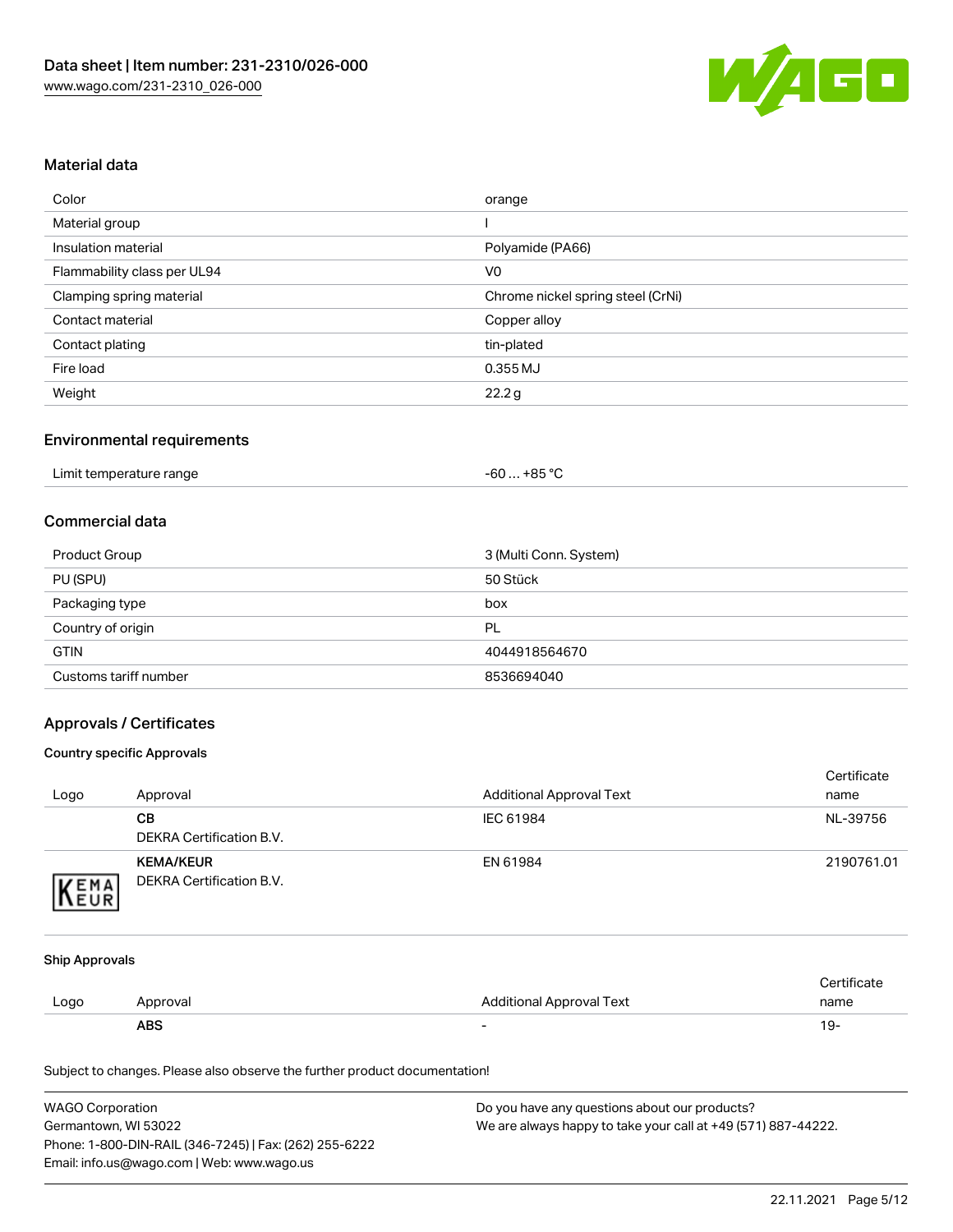

|                     | American Bureau of Shipping                                                                                          |                                 | HG1869876-<br><b>PDA</b>     |
|---------------------|----------------------------------------------------------------------------------------------------------------------|---------------------------------|------------------------------|
|                     | <b>DNV GL</b><br>Det Norske Veritas, Germanischer Lloyd                                                              |                                 | TAE000016Z                   |
| <b>UL-Approvals</b> |                                                                                                                      |                                 |                              |
| Logo                | Approval                                                                                                             | <b>Additional Approval Text</b> | Certificate<br>name          |
|                     | UL<br>UL International Germany GmbH                                                                                  | <b>UL 1977</b>                  | E45171                       |
|                     | UL<br>UL International Germany GmbH                                                                                  | UL 1059                         | E45172                       |
|                     |                                                                                                                      |                                 |                              |
|                     |                                                                                                                      |                                 |                              |
| Counterpart         | Item no.231-640<br>Male connector; 10-pole; Pin spacing 5.08 mm; orange                                              |                                 | www.wago.com/231-640         |
|                     | Item no.231-340/001-000<br>Male header; 10-pole; THT; 1.0 x 1.0 mm solder pin; straight; pin spacing 5.08 mm; orange |                                 | www.wago.com/231-340/001-000 |

Optional accessories

Marking accessories Marking strip

| Item no.: 210-331/508-103<br>Marking strips; as a DIN A4 sheet; MARKED; 1-12 (200x); Height of marker strip: 2.3 mm/0.091 in; Strip<br>length 182 mm; Horizontal marking; Self-adhesive; white  | www.wago.com/210-331<br>/508-103 |
|-------------------------------------------------------------------------------------------------------------------------------------------------------------------------------------------------|----------------------------------|
| Item no.: 210-331/508-104<br>Marking strips; as a DIN A4 sheet; MARKED; 13-24 (200x); Height of marker strip: 2.3 mm/0.091 in; Strip<br>length 182 mm; Horizontal marking; Self-adhesive; white | www.wago.com/210-331<br>/508-104 |

Subject to changes. Please also observe the further product documentation!

WAGO Corporation Germantown, WI 53022 Phone: 1-800-DIN-RAIL (346-7245) | Fax: (262) 255-6222 Email: info.us@wago.com | Web: www.wago.us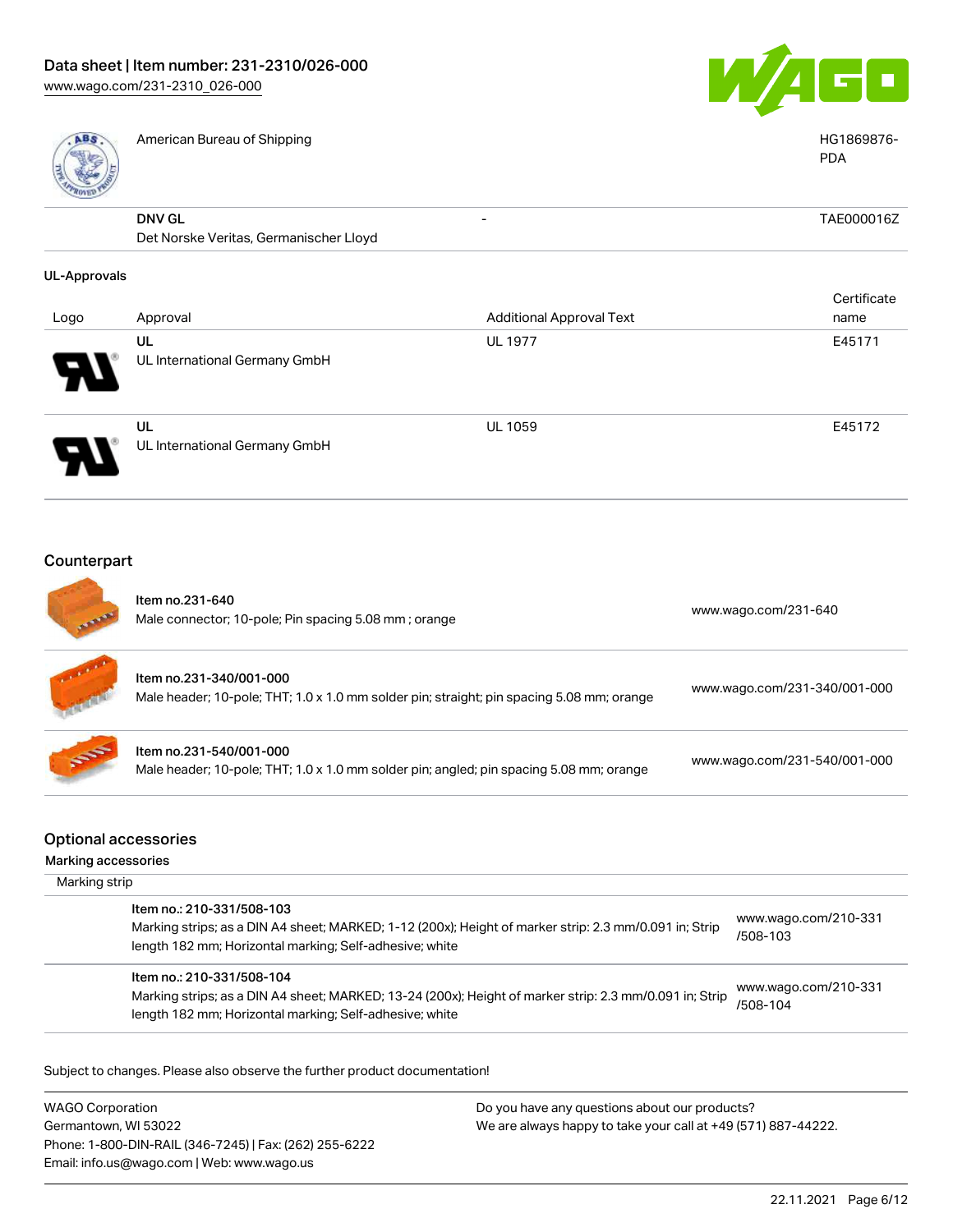[www.wago.com/231-2310\\_026-000](http://www.wago.com/231-2310_026-000)



|                            | Item no.: 210-332/508-202<br>Marking strips; as a DIN A4 sheet; MARKED; 1-16 (160x); Height of marker strip: 3 mm; Strip length 182 /508-202<br>mm; Horizontal marking; Self-adhesive; white | www.wago.com/210-332             |
|----------------------------|----------------------------------------------------------------------------------------------------------------------------------------------------------------------------------------------|----------------------------------|
|                            | Item no.: 210-332/508-204<br>Marking strips; as a DIN A4 sheet; MARKED; 17-32 (160x); Height of marker strip: 3 mm; Strip length<br>182 mm; Horizontal marking; Self-adhesive; white         | www.wago.com/210-332<br>/508-204 |
|                            | Item no.: 210-332/508-206<br>Marking strips; as a DIN A4 sheet; MARKED; 33-48 (160x); Height of marker strip: 3 mm; Strip length<br>182 mm; Horizontal marking; Self-adhesive; white         | www.wago.com/210-332<br>/508-206 |
|                            | Item no.: 210-332/508-205<br>Marking strips; as a DIN A4 sheet; MARKED; 1-32 (80x); Height of marker strip: 3 mm; Strip length 182<br>mm; Horizontal marking; Self-adhesive; white           | www.wago.com/210-332<br>/508-205 |
| <b>Testing accessories</b> |                                                                                                                                                                                              |                                  |
| Testing accessories        |                                                                                                                                                                                              |                                  |
|                            | Item no.: 231-661<br>Test plugs for female connectors; for 5 mm and 5.08 mm pin spacing; 2,50 mm <sup>2</sup> ; light gray                                                                   | www.wago.com/231-661             |
| <b>Ferrules</b>            |                                                                                                                                                                                              |                                  |
| Ferrule                    |                                                                                                                                                                                              |                                  |
|                            | Item no.: 216-101<br>Ferrule; Sleeve for 0.5 mm <sup>2</sup> / AWG 22; uninsulated; electro-tin plated; silver-colored                                                                       | www.wago.com/216-101             |
|                            | Item no.: 216-104<br>Ferrule; Sleeve for 1.5 mm <sup>2</sup> / AWG 16; uninsulated; electro-tin plated; silver-colored                                                                       | www.wago.com/216-104             |
|                            | Item no.: 216-106<br>Ferrule; Sleeve for 2.5 mm <sup>2</sup> / AWG 14; uninsulated; electro-tin plated; silver-colored                                                                       | www.wago.com/216-106             |
|                            | Item no.: 216-102<br>Ferrule; Sleeve for 0.75 mm <sup>2</sup> / AWG 20; uninsulated; electro-tin plated; silver-colored                                                                      | www.wago.com/216-102             |
|                            | Item no.: 216-103<br>Ferrule; Sleeve for 1 mm <sup>2</sup> / AWG 18; uninsulated; electro-tin plated                                                                                         | www.wago.com/216-103             |
|                            | Item no.: 216-123<br>Ferrule; Sleeve for 1 mm <sup>2</sup> / AWG 18; uninsulated; electro-tin plated; silver-colored                                                                         | www.wago.com/216-123             |
|                            | Item no.: 216-122<br>Ferrule; Sleeve for 0.75 mm <sup>2</sup> / AWG 20; uninsulated; electro-tin plated; silver-colored                                                                      | www.wago.com/216-122             |
|                            | Item no.: 216-124<br>Ferrule; Sleeve for 1.5 mm <sup>2</sup> / AWG 16; uninsulated; electro-tin plated                                                                                       | www.wago.com/216-124             |
|                            | Item no.: 216-142<br>Ferrule; Sleeve for 0.75 mm <sup>2</sup> / 18 AWG; uninsulated; electro-tin plated; electrolytic copper; gastight<br>crimped; acc. to DIN 46228, Part 1/08.92           | www.wago.com/216-142             |
|                            | Item no.: 216-132<br>Ferrule; Sleeve for 0.34 mm <sup>2</sup> / AWG 24; uninsulated; electro-tin plated                                                                                      | www.wago.com/216-132             |

Subject to changes. Please also observe the further product documentation!

WAGO Corporation Germantown, WI 53022 Phone: 1-800-DIN-RAIL (346-7245) | Fax: (262) 255-6222 Email: info.us@wago.com | Web: www.wago.us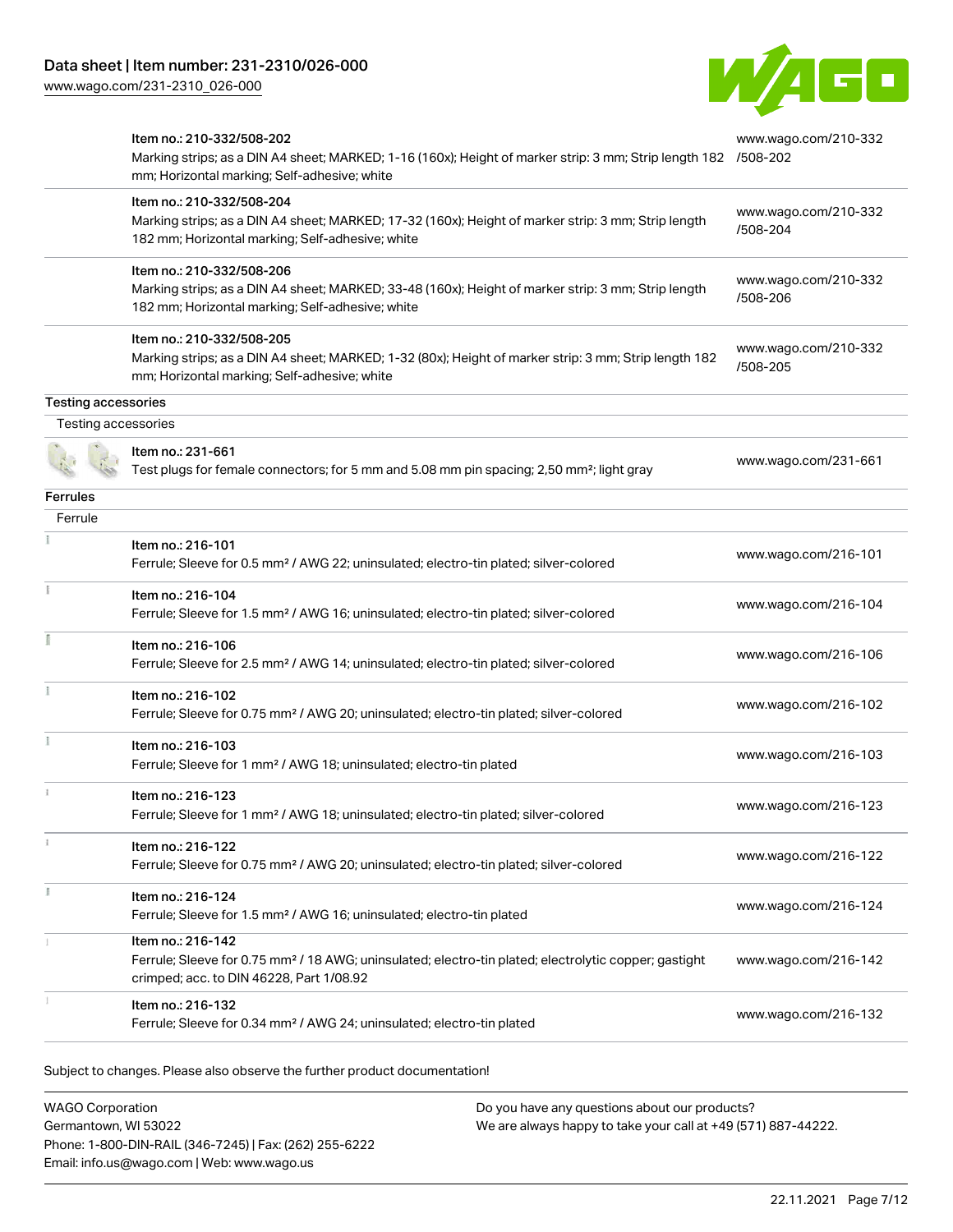### Data sheet | Item number: 231-2310/026-000

[www.wago.com/231-2310\\_026-000](http://www.wago.com/231-2310_026-000)



| Item no.: 216-121<br>Ferrule; Sleeve for 0.5 mm <sup>2</sup> / AWG 22; uninsulated; electro-tin plated; silver-colored                                                                            | www.wago.com/216-121 |
|---------------------------------------------------------------------------------------------------------------------------------------------------------------------------------------------------|----------------------|
| Item no.: 216-143<br>Ferrule; Sleeve for 1 mm <sup>2</sup> / AWG 18; uninsulated; electro-tin plated; electrolytic copper; gastight<br>crimped; acc. to DIN 46228, Part 1/08.92                   | www.wago.com/216-143 |
| Item no.: 216-131<br>Ferrule; Sleeve for 0.25 mm <sup>2</sup> / AWG 24; uninsulated; electro-tin plated; silver-colored                                                                           | www.wago.com/216-131 |
| Item no.: 216-141<br>Ferrule; Sleeve for 0.5 mm <sup>2</sup> / 20 AWG; uninsulated; electro-tin plated; electrolytic copper; gastight<br>crimped; acc. to DIN 46228, Part 1/08.92                 | www.wago.com/216-141 |
| Item no.: 216-152<br>Ferrule; Sleeve for 0.34 mm <sup>2</sup> / AWG 24; uninsulated; electro-tin plated                                                                                           | www.wago.com/216-152 |
| Item no.: 216-203<br>Ferrule; Sleeve for 1 mm <sup>2</sup> / AWG 18; insulated; electro-tin plated; red                                                                                           | www.wago.com/216-203 |
| Item no.: 216-202<br>Ferrule; Sleeve for 0.75 mm <sup>2</sup> / 18 AWG; insulated; electro-tin plated; gray                                                                                       | www.wago.com/216-202 |
| Item no.: 216-151<br>Ferrule; Sleeve for 0.25 mm <sup>2</sup> / AWG 24; uninsulated; electro-tin plated                                                                                           | www.wago.com/216-151 |
| Item no.: 216-204<br>Ferrule; Sleeve for 1.5 mm <sup>2</sup> / AWG 16; insulated; electro-tin plated; black                                                                                       | www.wago.com/216-204 |
| Item no.: 216-144<br>Ferrule; Sleeve for 1.5 mm <sup>2</sup> / AWG 16; uninsulated; electro-tin plated; electrolytic copper; gastight<br>crimped; acc. to DIN 46228, Part 1/08.92; silver-colored | www.wago.com/216-144 |
| Item no.: 216-201<br>Ferrule; Sleeve for 0.5 mm <sup>2</sup> / 20 AWG; insulated; electro-tin plated; white                                                                                       | www.wago.com/216-201 |
| Item no.: 216-223<br>Ferrule; Sleeve for 1 mm <sup>2</sup> / AWG 18; insulated; electro-tin plated; red                                                                                           | www.wago.com/216-223 |
| Item no.: 216-241<br>Ferrule; Sleeve for 0.5 mm <sup>2</sup> / 20 AWG; insulated; electro-tin plated; electrolytic copper; gastight<br>crimped; acc. to DIN 46228, Part 4/09.90; white            | www.wago.com/216-241 |
| Item no.: 216-242<br>Ferrule; Sleeve for 0.75 mm <sup>2</sup> / 18 AWG; insulated; electro-tin plated; electrolytic copper; gastight<br>crimped; acc. to DIN 46228, Part 4/09.90; gray            | www.wago.com/216-242 |
| Item no.: 216-222<br>Ferrule; Sleeve for 0.75 mm <sup>2</sup> / 18 AWG; insulated; electro-tin plated; gray                                                                                       | www.wago.com/216-222 |
| Item no.: 216-221<br>Ferrule; Sleeve for 0.5 mm <sup>2</sup> / 20 AWG; insulated; electro-tin plated; white                                                                                       | www.wago.com/216-221 |
| Item no.: 216-224<br>Ferrule; Sleeve for 1.5 mm <sup>2</sup> / AWG 16; insulated; electro-tin plated; black                                                                                       | www.wago.com/216-224 |
| Item no.: 216-243<br>Ferrule; Sleeve for 1 mm <sup>2</sup> / AWG 18; insulated; electro-tin plated; electrolytic copper; gastight crimped; www.waqo.com/216-243                                   |                      |
| Subject to changes. Please also observe the further product documentation!                                                                                                                        |                      |
| <b>WAGO Corporation</b><br>Do you have any questions about our products?                                                                                                                          |                      |

Germantown, WI 53022 Phone: 1-800-DIN-RAIL (346-7245) | Fax: (262) 255-6222 Email: info.us@wago.com | Web: www.wago.us

We are always happy to take your call at +49 (571) 887-44222.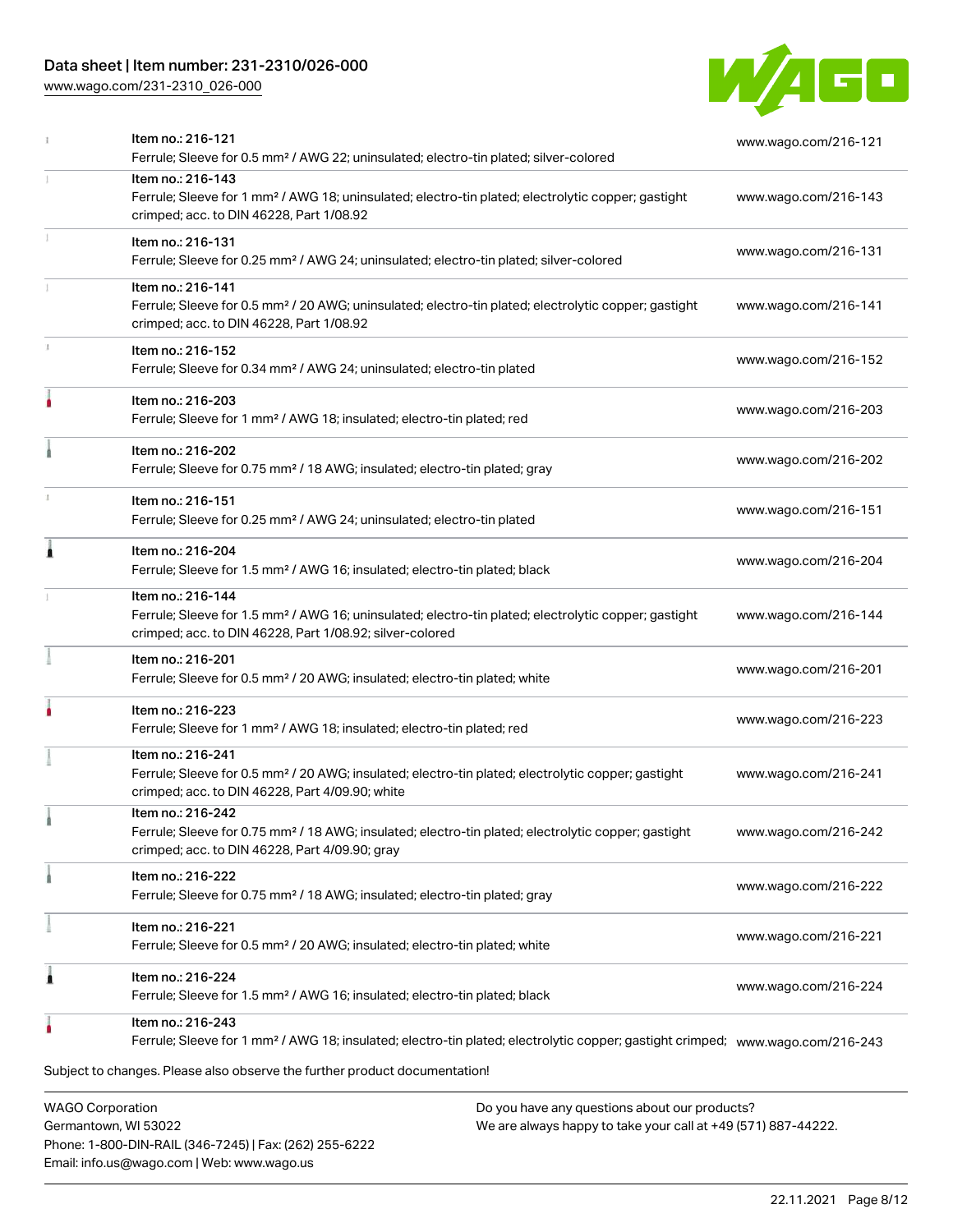[www.wago.com/231-2310\\_026-000](http://www.wago.com/231-2310_026-000)



acc. to DIN 46228, Part 4/09.90; red

|                   | Item no.: 216-244                                                                                                                          |                      |
|-------------------|--------------------------------------------------------------------------------------------------------------------------------------------|----------------------|
|                   | Ferrule; Sleeve for 1.5 mm <sup>2</sup> / AWG 16; insulated; electro-tin plated; electrolytic copper; gastight                             | www.wago.com/216-244 |
|                   | crimped; acc. to DIN 46228, Part 4/09.90; black                                                                                            |                      |
|                   | Item no.: 216-263                                                                                                                          |                      |
|                   | Ferrule; Sleeve for 1 mm <sup>2</sup> / AWG 18; insulated; electro-tin plated; electrolytic copper; gastight crimped; www.wago.com/216-263 |                      |
|                   | acc. to DIN 46228, Part 4/09.90; red                                                                                                       |                      |
|                   | Item no.: 216-264                                                                                                                          |                      |
|                   | Ferrule; Sleeve for 1.5 mm <sup>2</sup> / AWG 16; insulated; electro-tin plated; electrolytic copper; gastight                             | www.wago.com/216-264 |
|                   | crimped; acc. to DIN 46228, Part 4/09.90; black                                                                                            |                      |
|                   | Item no.: 216-284                                                                                                                          |                      |
|                   | Ferrule; Sleeve for 1.5 mm <sup>2</sup> / AWG 16; insulated; electro-tin plated; electrolytic copper; gastight                             | www.wago.com/216-284 |
|                   | crimped; acc. to DIN 46228, Part 4/09.90; black                                                                                            |                      |
|                   | Item no.: 216-262                                                                                                                          |                      |
|                   | Ferrule; Sleeve for 0.75 mm <sup>2</sup> / 18 AWG; insulated; electro-tin plated; electrolytic copper; gastight                            | www.wago.com/216-262 |
|                   | crimped; acc. to DIN 46228, Part 4/09.90; gray                                                                                             |                      |
|                   | Item no.: 216-301                                                                                                                          |                      |
|                   | Ferrule; Sleeve for 0.25 mm <sup>2</sup> / AWG 24; insulated; electro-tin plated; yellow                                                   | www.wago.com/216-301 |
|                   | Item no.: 216-321                                                                                                                          | www.wago.com/216-321 |
|                   | Ferrule; Sleeve for 0.25 mm <sup>2</sup> / AWG 24; insulated; electro-tin plated; yellow                                                   |                      |
|                   | Item no.: 216-322                                                                                                                          |                      |
|                   | Ferrule; Sleeve for 0.34 mm <sup>2</sup> / 22 AWG; insulated; electro-tin plated; green                                                    | www.wago.com/216-322 |
|                   | Item no.: 216-302                                                                                                                          |                      |
|                   | Ferrule; Sleeve for 0.34 mm <sup>2</sup> / 22 AWG; insulated; electro-tin plated; light turquoise                                          | www.wago.com/216-302 |
| Insulations stops |                                                                                                                                            |                      |
| Insulation stop   |                                                                                                                                            |                      |
|                   |                                                                                                                                            |                      |
|                   | Item no.: 231-672                                                                                                                          | www.wago.com/231-672 |
|                   | Insulation stop; 0.75 - 1 mm <sup>2</sup> ; dark gray                                                                                      |                      |
|                   |                                                                                                                                            |                      |

LEEE

Item no.: 231-670 Insulation stop; 0.08-0.2 mm² / 0.2 mm² "s"; white [www.wago.com/231-670](http://www.wago.com/231-670) www.wago.com/231-670

**CENT** Lice

Item no.: 231-671 Item 110... 251-071<br>Insulation stop; 0.25 - 0.5 mm²; light gray [www.wago.com/231-671](http://www.wago.com/231-671)

Strain relief

Strain relief plate



Item no.: 734-226 Strain relief plate; orange [www.wago.com/734-226](http://www.wago.com/734-226)

Subject to changes. Please also observe the further product documentation! Tools

WAGO Corporation Germantown, WI 53022 Phone: 1-800-DIN-RAIL (346-7245) | Fax: (262) 255-6222 Email: info.us@wago.com | Web: www.wago.us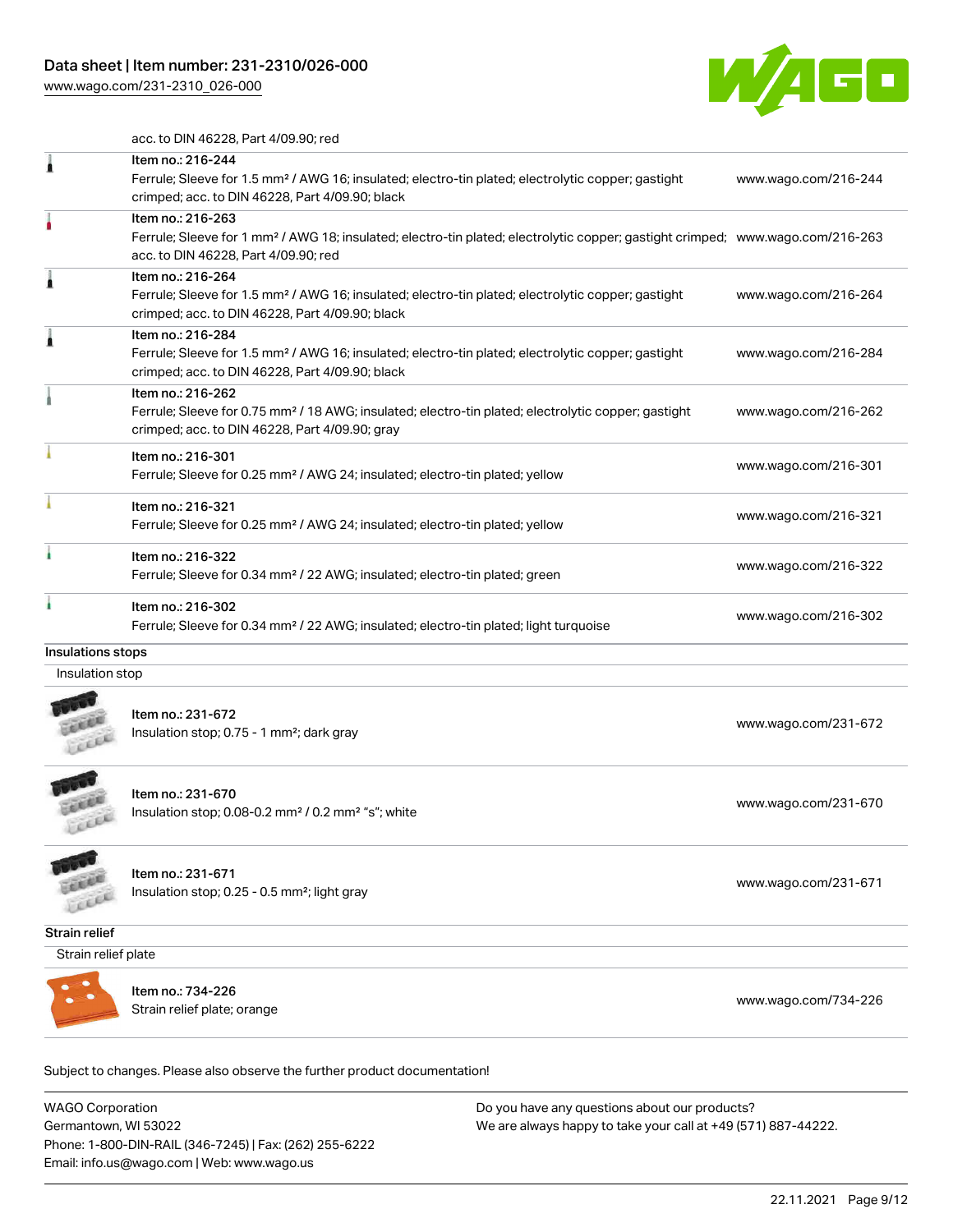### Data sheet | Item number: 231-2310/026-000

[www.wago.com/231-2310\\_026-000](http://www.wago.com/231-2310_026-000)



| <b>Tools</b>   |                                                                                                                  |                      |  |
|----------------|------------------------------------------------------------------------------------------------------------------|----------------------|--|
| Operating tool |                                                                                                                  |                      |  |
|                | Item no.: 209-130<br>Operating tool; suitable for 264, 280 and 281 Series; 1-way; of insulating material; white  | www.wago.com/209-130 |  |
|                | Item no.: 210-657<br>Operating tool; Blade: 3.5 x 0.5 mm; with a partially insulated shaft; short; multicoloured | www.wago.com/210-657 |  |
|                | Item no.: 210-720<br>Operating tool; Blade: 3.5 x 0.5 mm; with a partially insulated shaft; multicoloured        | www.wago.com/210-720 |  |
|                | Item no.: 280-432<br>Operating tool; made of insulating material; 2-way; white                                   | www.wago.com/280-432 |  |
|                | Item no.: 280-434<br>Operating tool; made of insulating material; 4-way                                          | www.wago.com/280-434 |  |
|                | Item no.: 280-437<br>Operating tool; made of insulating material; 7-way                                          | www.wago.com/280-437 |  |
|                | Item no.: 280-440<br>Operating tool; made of insulating material; 10-way                                         | www.wago.com/280-440 |  |
|                | Item no.: 280-435<br>Operating tool; made of insulating material; 5-way; gray                                    | www.wago.com/280-435 |  |
|                | Item no.: 280-436<br>Operating tool; made of insulating material; 6-way                                          | www.wago.com/280-436 |  |
|                | Item no.: 280-438<br>Operating tool; made of insulating material; 8-way                                          | www.wago.com/280-438 |  |
|                | Item no.: 280-433<br>Operating tool; made of insulating material; 3-way                                          | www.wago.com/280-433 |  |

### Downloads **Documentation**

| <b>Additional Information</b> |            |               |          |
|-------------------------------|------------|---------------|----------|
| Technical explanations        | 2019 Apr 3 | pdf<br>2.0 MB | Download |
|                               |            |               |          |
| <b>CAD files</b>              |            |               |          |
| CAD data                      |            |               |          |
| 2D/3D Models 231-2310/026-000 |            | URL           | Download |
|                               |            |               |          |

Subject to changes. Please also observe the further product documentation!

| <b>WAGO Corporation</b>                                | Do you have any questions about our products?                 |
|--------------------------------------------------------|---------------------------------------------------------------|
| Germantown, WI 53022                                   | We are always happy to take your call at +49 (571) 887-44222. |
| Phone: 1-800-DIN-RAIL (346-7245)   Fax: (262) 255-6222 |                                                               |
| Email: info.us@wago.com   Web: www.wago.us             |                                                               |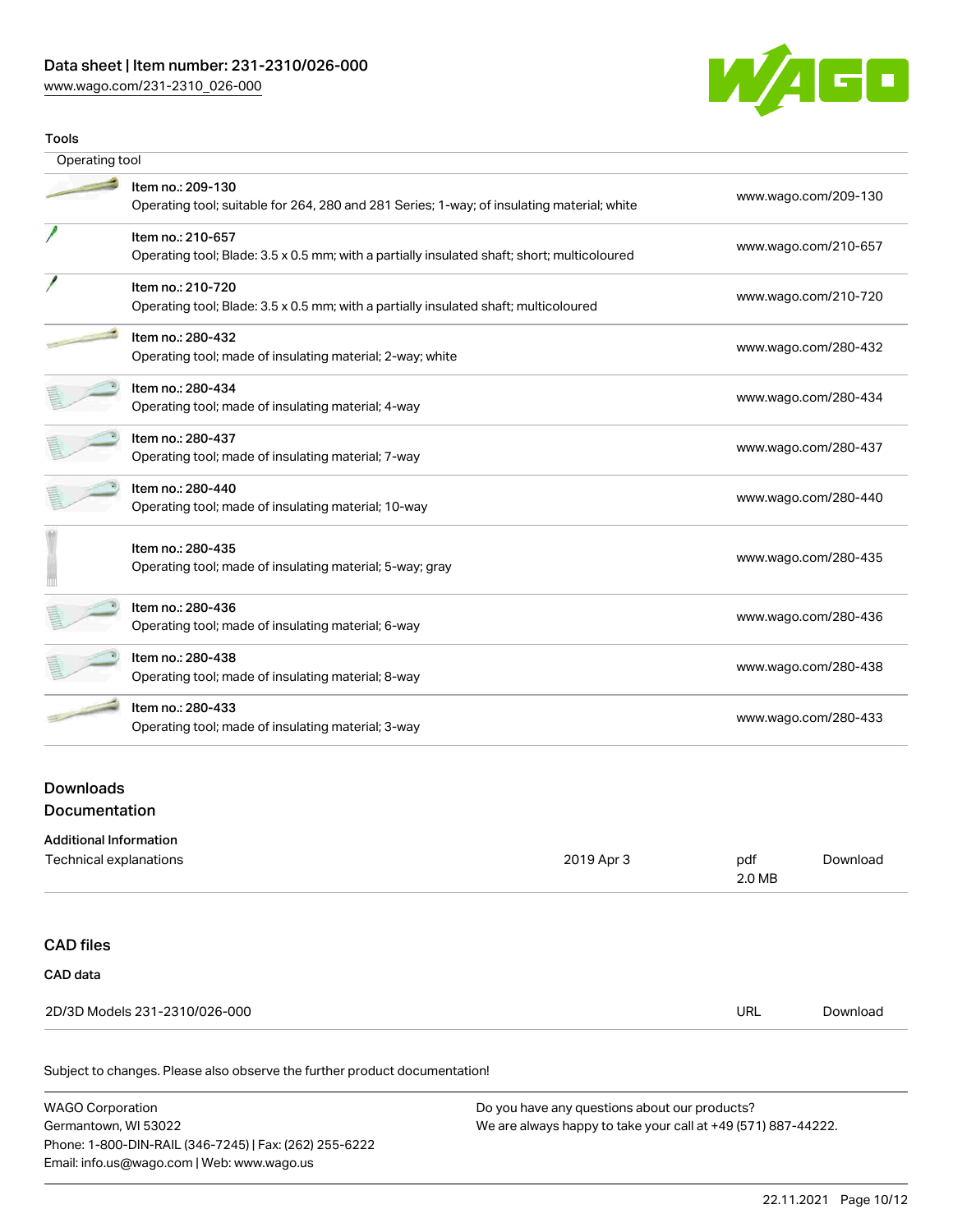

#### CAE data

| EPLAN Data Portal 231-2310/026-000 | URL | Download |
|------------------------------------|-----|----------|
| ZUKEN Portal 231-2310/026-000      | URL | Download |
| EPLAN Data Portal 231-2310/026-000 | URL | Download |

### Environmental Product Compliance

#### Compliance Search

| Environmental Product Compliance 231-2310/026-000                                                      | URL | Download |
|--------------------------------------------------------------------------------------------------------|-----|----------|
| 2-conductor female connector; Push-in CAGE CLAMP <sup>®</sup> ; 2.5 mm <sup>2</sup> ; Pin spacing 5.08 |     |          |
| mm; 10-pole; with integrated end plate; 2,50 mm <sup>2</sup> ; orange                                  |     |          |

#### Installation Notes

#### Conductor termination



Operating Push-in CAGE CLAMP® is easy, fast and identical to that of CAGE CLAMP®. The screwdriver is fully inserted into the operating slot, holding Push-in CAGE CLAMP® open. After the conductor has been inserted into the clamping unit and the screwdriver been withdrawn, the conductor is clamped safely. Solid and fine-stranded conductors < 0.5 mm² (20 AWG) are terminated and removed using a screwdriver.

#### Conductor termination

Subject to changes. Please also observe the further product documentation!

WAGO Corporation Germantown, WI 53022 Phone: 1-800-DIN-RAIL (346-7245) | Fax: (262) 255-6222 Email: info.us@wago.com | Web: www.wago.us